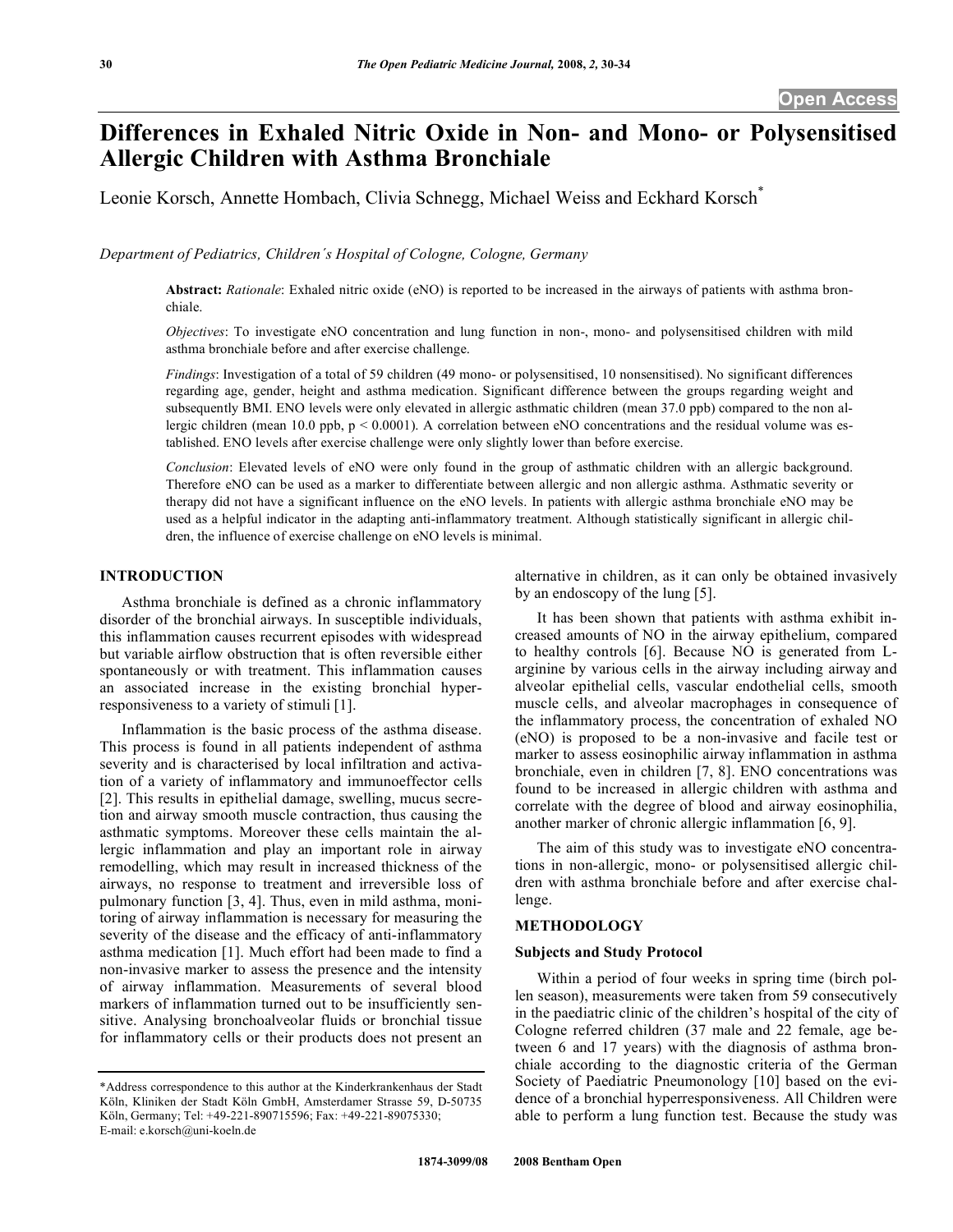conducted prospectively in a continuous time interval limited by the beech pollen season, an exercise challenge was only performed when clinically necessary i.e. when bronchial hyperresponsiveness had to be quantified to adjust the antiinflammatory asthma therapy. Exercise challenge was conducted on a treadmill for 6 min with a subsequent eNO measurement and lung function testing.

# **Allergy Test Procedure**

A serum-specific  $IgE > 0.34$  kU/L (CAP-RAST) or a positive prick skin test (wheal > 2mm larger than negative control) to at least one of the tested allergens (house dust mite (*D. pteronyssimus*, *D. farinae),* cat, dog, horse, grass or birch pollen) was used to define the subjects being allergic.

#### **Pulmonary Function Testing**

 Lung function was measured by spirometry and whole body plethysmography (Masterlab, Jaeger, Würzburg, Germany) and performed pre-exercise according to the criteria of the European Respiratory Society [11]. Patients were asked to withhold  $\beta$ 2-agonists (Salbutamol) for at least 12 hours, inhaled steroids were not withdrawn prior to testing. After measuring specific airway resistance (*S*Raw) and residual volume (RV) by body plethysmography, baseline spirometry with forced expiration was performed. Forced expiratory volume in 1 second (FEV1), forced vital capacity (FVC), forced expiratory flow at 50% of vital capacity (MEF50%) were measured, and the FEV1/VC ratio was calculated. The upper limit of normal for SRaw was defined as 1 kPa\*sec. All other lung function values were expressed as percentage of predicted pediatric reference values [12].

## **ENO Measurements**

 The amount of NO exhaled was measured according to the American Thoracic Society (ATS) and the European Respiratory Society (ERS) recommendations [13, 14] by using the online single breath method with the NIOX MINO system (Aerocrine AB, Stockholm, Sweden), which works with an electrochemistry method for valid NO-measurement. The performing data given by the NIOX MINO are according to 25 °C standard temperature, 50% relative humidity and 1013 kPa pressure. The subject was seated comfortably with the instrument at a convenient position in front of the subject. No nose clip was used. The subject inserted the mouthpiece and inhaled NO-free air to total lung capacity over a period of 2 to 3 seconds through the mouthpiece of the NIOX instrument. The subject then started exhalation against a positive mouthpiece counter pressure of 10 to 20  $cm H<sub>2</sub>O$  to ensure that the soft palate was closed against the nasal cavity thus preventing contamination of eNO with NO of nasal origin. Exhalation flow was 50 ml/s. A measurement was accepted if -1- the mean flow was 0.045 to 0.055 l/s, -2 the instant flow was 0.0375 to 0.0625 l/s, and -3- the instantaneous mouth pressure was  $5$  to  $20 \text{ cm H}_2\text{O}$ . NO concentrations of 20 parts per billion (ppb) and higher are supposed to be predictive of the diagnosis of asthma bronchiale [15, 16].

### **Statistical Analysis**

 Descriptive data were expressed as mean with standard deviation scores or median when appropriate. The Mann-Whitney U-Test was used to compare two non-parametric, non-paired groups of small sizes (patients clinical characteristic data of non-allergic and allergic children), the Wilcoxon rank sum test for two non-parametric, paired groups of small sizes (eNO before and after exercise test), the Kruskal-Wallis-Test for multiple non-parametric, non-paired groups of small sizes (eNO with multiple sensitizations and allergens) and the Spearman rank correlation coefficient for determining correlations (between eNO, patients characteristics, lung function parameters and asthma medication) with a *p*-value of  $\leq 0.05$  considered to be statistically significant. The calculation of the statistic tests were done with the SPSS software.

# **RESULTS**

## **Clinical Characteristics of Patients**

 Of the 59 children, 10 were non-allergic while 49 were sensitised at least to one allergen. There was no significant difference between the non-allergic and allergic group regarding age, gender, height and asthma medication with a median inhaled dose of cortisone of  $107 \mu g$  budenosidequivalent per day (range 0-1000 µg/day) (Table 1). However, the non-allergic children showed a higher average weight (65.3 kg  $vs$  42.0 kg,  $p = 0.03$ ) and thus a higher BMI  $(22.8 \text{ kg/m}^2 \text{ vs } 18.7 \text{ kg/m}^2, p = 0.03)$ . This difference of allergic and non-allergic children was only due to a higher weight and BMI of the non-allergic girls (weight 62.7 kg *vs* 39.6 kg,  $p = 0.003$ ; BMI 24.1 kg/m<sup>2</sup> vs 18.3 kg/m<sup>2</sup>,  $p =$ 0.006).

**Table 1. Clinical Characteristics of Study Patients** 

|                          | Allergic          | Non-Allergic      | <i>p</i> -Value   |
|--------------------------|-------------------|-------------------|-------------------|
| <b>Total Number</b>      | 49                | 10                |                   |
| Age (years)              | $12(7-17)$        | $13.5(6-16)$      | 0.26              |
| Male $(\% )$             | 65.3              | 50                | 0.37              |
| Height (cm)              | 151.5 (125-179)   | 160.6 (120-190)   | 0.08              |
| Weight (kg)              | $42.0(23.0-88.4)$ | $65.3(23.3-95.8)$ | 0.03 <sup>a</sup> |
| BMI (kg/m <sup>2</sup> ) | $18.7(12.7-32.1)$ | 22.8 (16.8-26.8)  | $0.03^{\rm a}$    |
| <b>Inhaled Steroids</b>  | 87 (0-400)        | $204(0-1000)$     | 0.71              |

Data expressed as median (range), inhaled steroids (in µg budesonide equivalent per day) as mean (range);  $a$ <sup>3</sup> significant with  $p$ <0.05, Mann-Whitney U-test.

#### **Allergic Sensitivities**

 Out of the 49 sensitised patients, 20 children had one (8 to pollen, 10 to house dust mites and 2 to pets) sensitivity, another 20 children had two sensitivities (12 to pollen and house dust mites, 7 to pollen and pets and 1 to house dust mites and pets), and 9 children showed sensitivities to all types of allergens.

## **Pulmonary Lung Function Parameters**

 There were no significant differences between the allergic and the non-allergic group in lung function parameters (sRaw, RV, FEV1, FVC, FEV1/FVC, MEF50 before and sRaw and MEF50 after exercise test ( $p$ -value  $> 0.4$  for each comparison).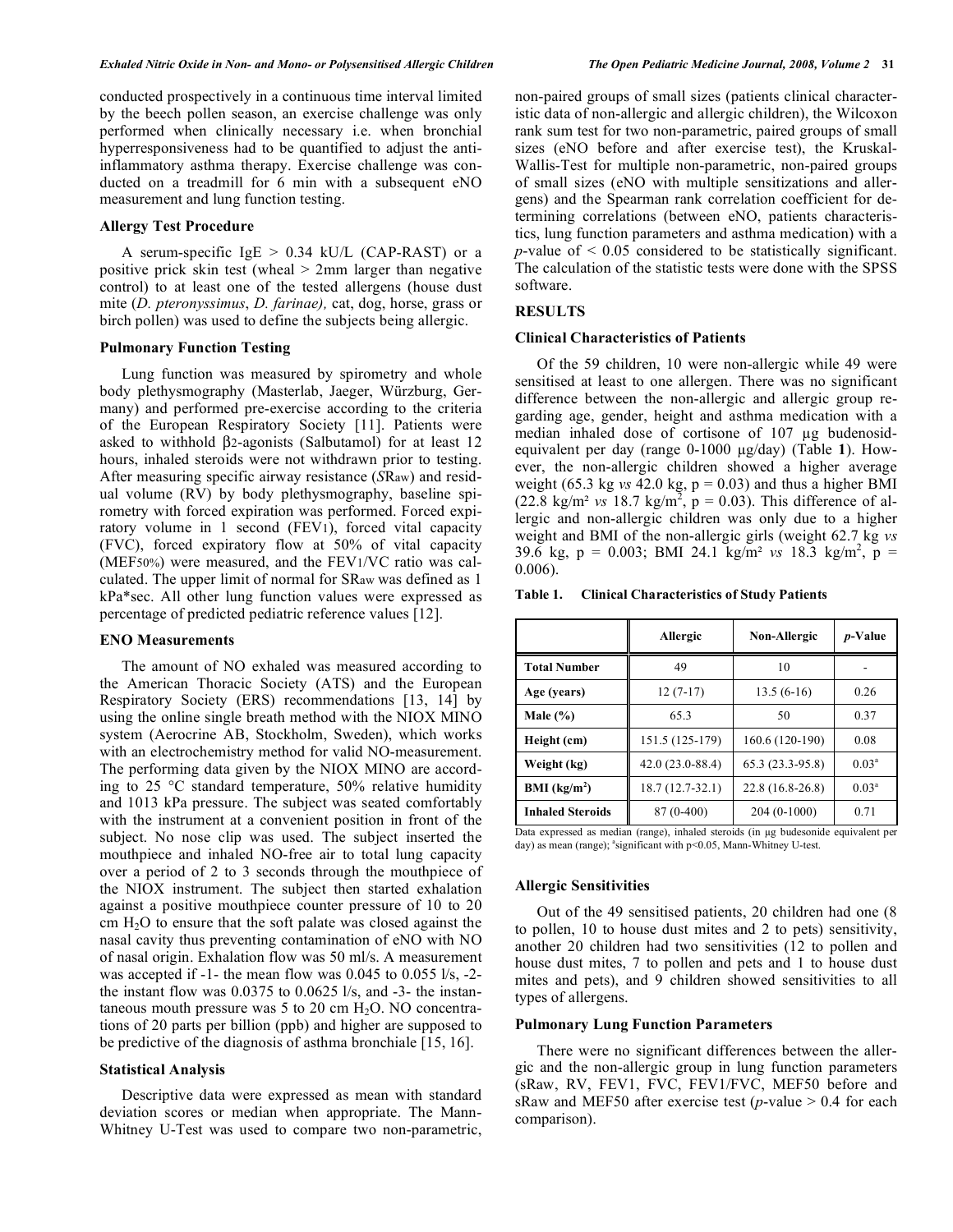#### **ENO Measurements**

 The eNO values of the whole patient group showed a non-parametric distribution with a median of 20 ppb, a mean of 35.4 ppb and a standard deviation of 38.3 ppb.

The mean value of eNO in allergic children was 40.7 ppb, with a minimum of 5 ppb and a maximum of 199 ppb before exercise test. Children without an allergic sensibilisation exhibited remarkably lower values of eNO, with a mean value of 9.3 ppb, a minimum of 5 ppb and a maximum of 13 ppb before exercise test. Thus, the mean difference between the eNO values in the allergic children and non-allergic children was 301.4 ppb (p < 0.0001) (Table **2**).

**Table 2. Exhaled NO Levels (eNO) in Parts Per Billion (ppb) in Alergic and Non-Allergic Children with Asthma Bronchiale** 

| eNO                 | Allergic          | <b>Non-Allergic</b> | Total           |
|---------------------|-------------------|---------------------|-----------------|
|                     | 49                | 10                  | 59              |
| Mean $\pm$ SD (ppb) | $40.7^a \pm 40.0$ | $9.3 \pm 2.8$       | $35.4 \pm 38.3$ |
| Minimum (ppb)       |                   |                     |                 |
| Maximum (ppb)       | 199               | 13                  | 199             |

 $a$ Significant with  $p < 0.0001$ , Mann-Whitney U-test.

 21 of the 49 allergic children (43 %) had raised eNO levels (higher than 20 ppb in healthy subjects); whereas none of the non-allergic children had an increased eNO concentration with the highest eNO level was only 13 ppb. In contrast, 36 out of 49 allergic children (74 %) had an eNO level above 13 ppm. Additionally, asthmatic children with only one sensibilisation had a mean eNO concentration of 48.6 ppb, with two sensibilisations of 30.9 ppb and with three sensibilisations of 45.0 ppb demonstrating no significant correlation between eNO concentrations and the number of sensibilisations ( $p =$ 0.59). There was also no significant difference in the eNO concentrations regarding the different types of allergens. 73.5% of the allergic children were at least sensitized to pollen alone or in combination to another allergen and eNO values in pollen sensibilisation (mean 47.5 ppb) were higher compared to children without pollen sensibilisation (mean 30.9 ppb), however this difference was also not statistically significant ( $p = 0.35$ ), even when birch pollen sensibilisation (birch pollen season) was analysed separately  $(p = 0.06)$ .

 Analysing patients data for children with an eNO level over the  $90<sup>th</sup>$  percentile, there were six children with an eNO level over 97 ppb, ranging from 97 ppb to 190 ppb. All of them had only a mild asthma according to the analysis of their lung function tests. They all, except one patient (eNO value of 97 ppb), did not have any inflammatory asthma therapy (inhaled corticosteroids), and all of them, except one (with eNO 113 ppb), who had an allergy against house dust mites, were sensitised to birch pollen.

 Exercise challenges could be done with 31 allergic and 7 non-allergic children with asthma bronchiale. Allergic children had a mean eNO level of 37.0 ppb before and 32.7 ppb after exercise challenge, while non-allergic children showed a mean level of 10.0 ppb before and 9.3 ppb after exercise challenge. Thus, with all children of both groups, the level of eNO after exercise challenge was lower than before, being only significant for the allergic ( $p \le 0.001$ ) and not for the non allergic group ( $p = 0.23$ ).

There was no correlation between eNO levels and gender, age, height, weight and BMI (all p-values  $> 0.26$ ).

 Evaluating the correlation between eNO and lung function parameters, there was no significance between eNo levels and sRaw, FEV1, FVC, FEV1/FVC, MEF50 before and sRaw and MEF50 after exercise test (all p-values  $> 0.12$ ) (Table **3**), even when the allergic patients were analysed separately. However, a significant correlation could be established between eNO and RV ( $p = 0.04$ ). This was even more significant, when analysis only included the group of allergic children ( $p= 0.02$ ).

#### **Table 3. Correlations Between eNO and Lung Function Parameters**

| Correlation of eNO to | N  | r        | <i>p</i> -Value |
|-----------------------|----|----------|-----------------|
| sRaw (kPa's)          | 59 | $-0.20$  | 0.12            |
| RV(%)                 | 55 | 0.28     | $^{a}$ 0.04     |
| <b>FEV1</b> (%)       | 59 | 0.08     | 0.54            |
| FVC(%)                | 59 | $-0.005$ | 0.97            |
| FEV1/FVC              | 59 | $-0.02$  | 0.86            |
| <b>MEF50</b> (%)      | 59 | 0.10     | 0.46            |
| sRAW after ET         | 38 | $-0.04$  | 0.82            |
| MEF50 a. ET (%)       | 38 | 0.05     | 0.78            |

<sup>a</sup>Significant with  $p < 0.05$ ,  $r =$  Spearman rank correlation coefficient.

 The analysis of the correlation between eNO values and anti-inflammatory asthma medication showed no significance ( $p = 0.13$ ), also if the group of asthmatics receiving any asthma medications was analysed separately ( $p = 0.34$ ).

#### **DISCUSSION**

 Aim of the study was to investigate whether there was a difference in eNO concentrations and lung function parameters in non-, mono- and poly-sensitised children with mild asthma bronchiale before and after exercise challenge.

 59 children were tested, of which 49 were allergic and 10 were not. The small amount of non allergic asthmatics in the given period represents the low relation of non-allergic to allergic childhood asthma. Among the allergic and nonallergic asthmatic children, there was no significant difference in clinical characteristics, except non-allergic children had a significantly higher weight and hence BMI, what was caused only by the non-allergic girls. This finding has recently been described in population-based studies in adults [17, 18], but not yet in children. The allergic and nonallergic children, who had a mild and stable asthma, did neither differ in their lung function before or after exercise challenge, nor in the medication received. However, according to the literature [6], allergic patients exhaled a remarkably higher concentration of NO compared to non-allergic children. In our collective, all non-allergic children had eNO concentrations below 13 ppb, whereas 73% of the allergic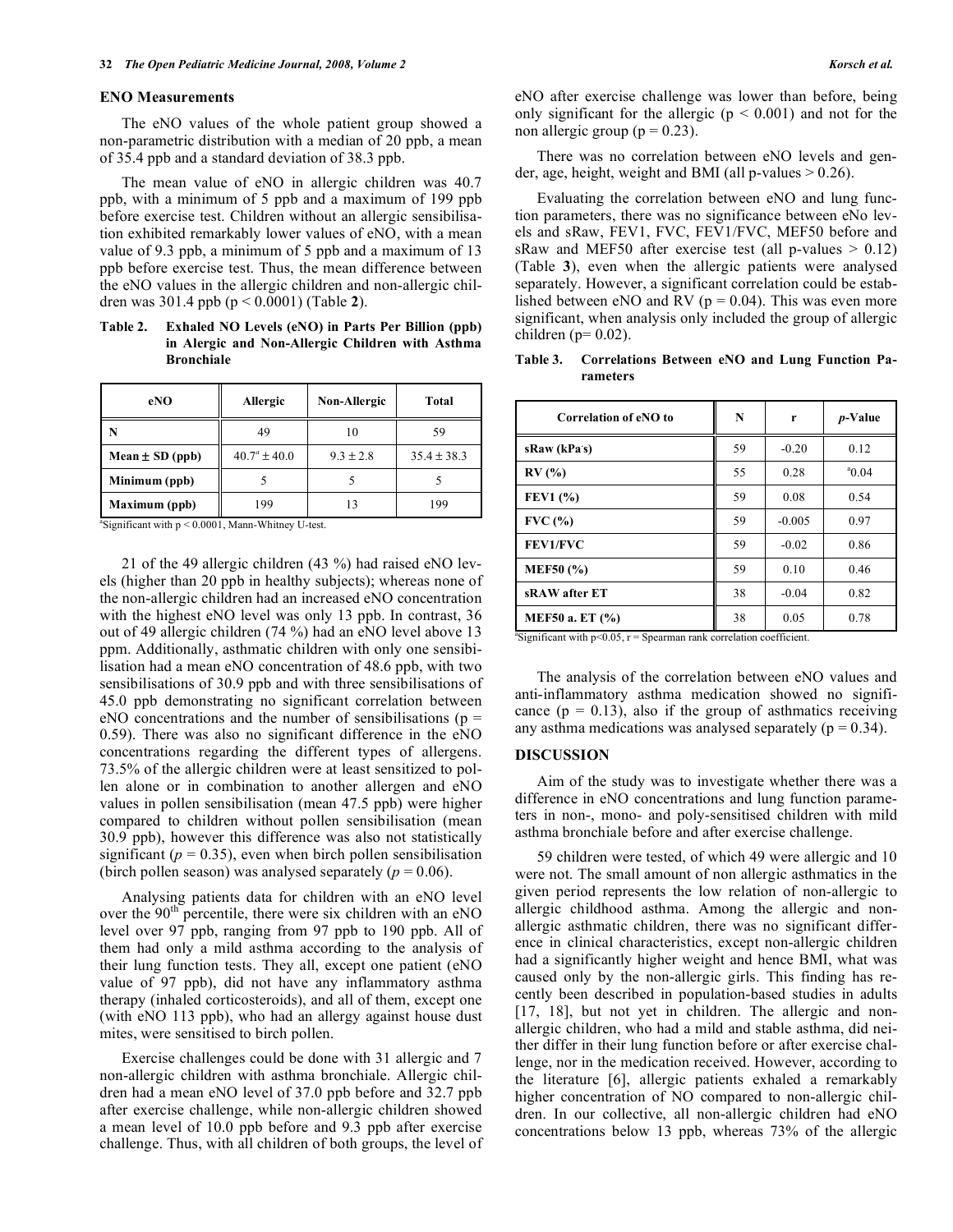patients had values above this level and 43% had eNO concentrations above the supposed normal value of 20 ppb.

 No correlation was found between eNO levels and age, gender, weight, height or BMI. Similar to Silvestri *et al.* [6], we also found no difference in the eNO levels between mono- and poly-sensitized allergic asthmatics, indicating that the number of allergens had no effect on NO-exhalation. Concentrations of RAST values or severity of reaction of the skin-tests (PRICK) had not been investigated. We found no significant correlation between eNO and the type of allergen, but it appears that children, who were sensitised to pollen (and here especially birch-pollen), exhale the highest levels of NO. But this trend was not statistically significant. The rather high levels of eNO in birch-pollen sensitised children, who mostly exhibit polliniotic symptoms additionally, were probably due to the fact that the data had been collected during birch pollen season. In this context Welsh *et al*. [19] cautioned about eNO not being a valuable tool for the detection of asthma as it is confounded by other atopic conditions as allergic rhinitis or atopic dermatitis.

 No difference was found between the eNO levels and lung function values representing asthma severity. In agreement to Mappa *et al.* [20], there was a correlation between eNO levels and the RV especially in the allergic group. Other investigators however, who did not find any correlation between lung function and eNO, conducted only a spirometry [6] or they did not analyse RV in their body plethysmographic data (8, personal communication). This correlation of eNO and RV may be a relevant finding, for RV is an indicator for a chronic airway inflammation and trapping of air within the lungs, a specific finding in the asthma disease, and has demonstrated to function as a predictive value for asthma exacerbations even in patients with normal or near normal flow-volume values [20].

 Another indicator of asthma severity, the amount of medication the patients receive, did not correlate with the eNO levels. This may indicate that the intake of the antiinflammatory medication keeps the eNO values down, suggesting that most of the children had well adjusted medication. This is exemplarily emphasized by the data of those 6 patients, who had the highest eNO levels (> 97 ppb). None of them, except one, had a severe asthma according to their lung function values, and none were on anti-inflammatory medication. All of them were allergic to birch pollen, which may bee a possible confounder of the eNO values exhaled by asthmatics

 As a further aspect we found that all eNO levels after exercise challenge were lower than prior exercise challenge. This finding proves that the nature of this bronchial provocation by the exercise challenge does not induce an inflammatory process which can be measured by eNO levels. These lower eNO levels after exercise challenge can be well explained by the lungs being cleared of NO due to the increased gas exchange; however this effect was rather small. Similar findings are also mentioned regarding free exercise and the spirometry maneuver [21], in which patients ventilate an increased lung volume.

As a conclusion, the measurement of eNO can differentiate between allergic and non-allergic children with asthma bronchiale as a marker of the allergic- inflammation in the airways.

 However, the eNO concentration does not reflect asthma severity. It may be helpful in adapting the anti-inflammatory treatment, but only for patients with allergic asthma bronchiale. The influence of exercise challenge on eNO levels is minimal.

## **ACKNOWLEDGEMENTS**

 Many thanks to Mrs. R. Sindermann from the Allergy Department of the Children's Hospital of Cologne who took the lung function measurements and to Mr. T. Walsh from St., Clare´s College, Oxford for critical review.

#### **REFERENCES**

- [1] National Institutes of Health. Global Initiative for Asthma. Global strategy for asthma management and prevention. NIH Publication No. 02-3659, Bethesda, MD: NHLBI, 2004.
- [2] Kay AB. Asthma and inflammation. J Allergy Clin Immunol 1991; 87: 893-907.
- [3] Jeffery PK, Godfrey RW, Adelroth E, *et al*. Effects of treatment on airway inflammation and thickening of basement membrane reticular collagen in asthma. Am Rev Respir Dis 1992; 145: 890-99.
- [4] Amin K, Ludviksdottir D, Janson C, *et al*. Inflammation and structural changes in the airways of patients with atopic and nonatopic asthma. Am J Respir Crit Care Med 2000; 162: 2295-2301.
- [5] Silvestri M, Sabatini F, Spallarossa D, *et al*. Exhaled nitric oxide levels in non-allergic and allergic mono- or polysensitised children with asthma. Thorax 2001; 56: 857-62.
- [6] Guo FH, Comhair SA, Zheng S, *et al*. Molecular mechanism of increased nitric oxide (NO) in asthma: evidence for transcriptional and post-translational regulation of NO synthesis. J Immunol 2000; 164: 9570-80.
- [7] Baraldi E, Azzolin NM, Zanconato S, *et al*. Corticosteroids decrease exhaled nitric oxide in children with acute asthma. J Pediatr 1997; 131: 381-85.
- [8] Lex C, Dymek S, Heying R, *et al*. Value of Surrogate Tests to Predict Exercise-Induced Bronchoconstriction in Atopic Childhood Asthma. Pediatr Pulmonol 2007; 42: 225-30.
- [9] Silvestri M, Spallarossa D, Frangova Yourukova V, *et al*. Orally exhaled nitric oxide levels are related to the degree of blood eosinophilia in atopic children with mild-intermittent asthma. Eur Respir J 1999; 13: 321-26.
- [10] Berdel D, Forster J, Gappa M, *et al*. Leitlinie zum Asthma bronchiale im Kindes- und Jugendalter. Monatsschr Kinderheilk 2007; 155: 957-67.
- [11] Quanjer PH, Tammeling GJ, Cotes JE, *et al*. Lung volumes and forced ventilatory flows. Report Working Party Standardization of Lung Function Tests, European Community for Steel and Coal. Official Statement of the European Respiratory Society. Eur Respir J Suppl 1993; 16: 5-40.
- [12] Zapletal A, Samanek M, Paul T. Lung function in children and adolescents. Methods, reference values. Prog Respir Res 1987; 22: 1-220.
- [13] ATS/ERS Recommendations for standardized procedures for the online and offline measurement of exhaled lower respiratory nitric oxide and nasal nitric oxide. Am J Respir Crit Care Med 2005; 171: 912-30.
- [14] Baraldi E, de Jongste JC. Measurement of exhaled nitric oxide in children, 2001. Eur Respir J 2002; 20: 223-37.
- [15] Taylor DR, Pijnenburg MW, Smith AD, *et al*. Exhaled nitric oxide measurements: clinical application and interpretation. Thorax 2006; 61: 817-27.